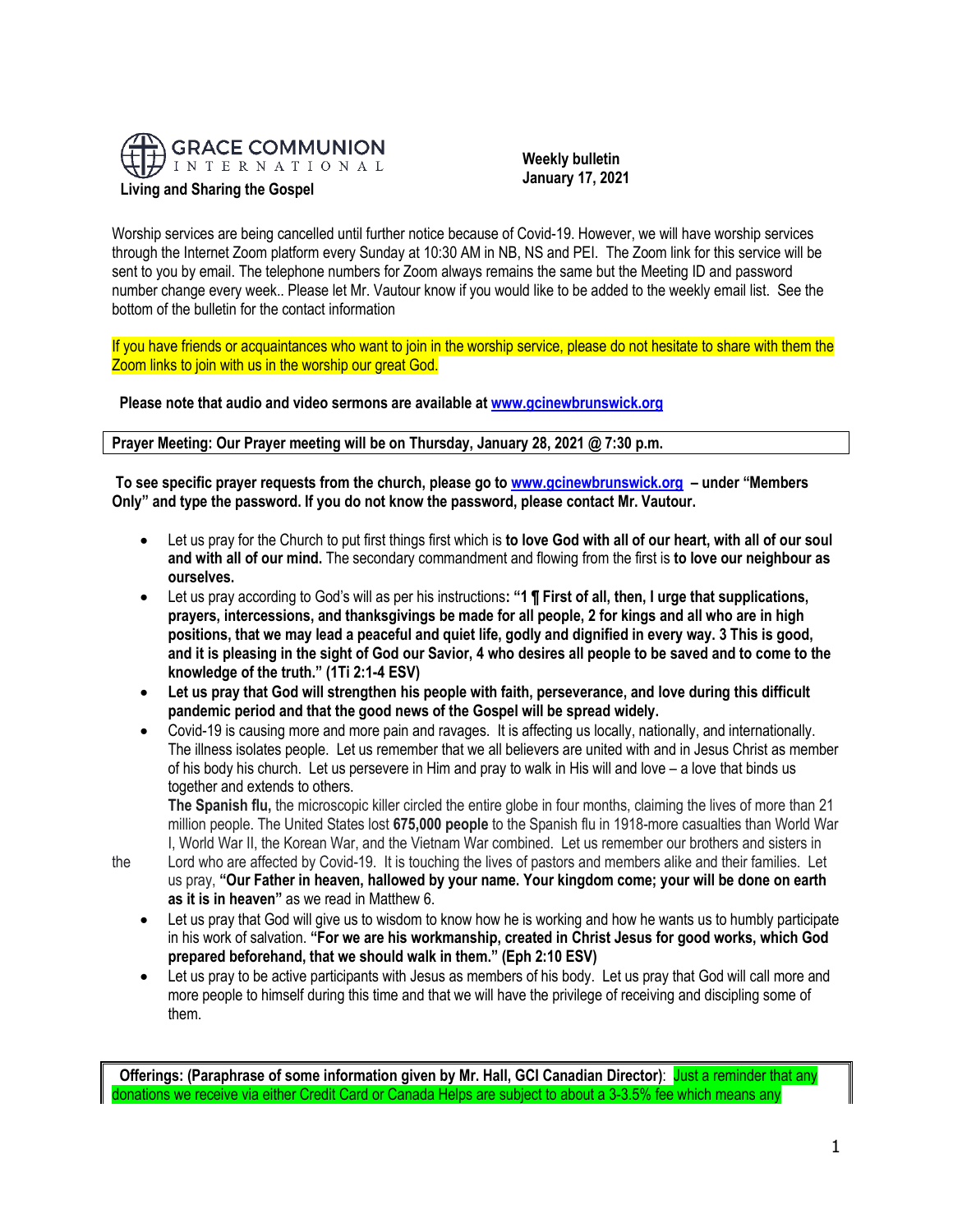donations we receive for your congregation, are reduced by that amount. Direct Debit (Pre-authorized Payment) or E-Transfers have much lower transaction fees, that we do not back charge to the local congregation. (Cheques do not have a transaction fee). A person can send E-transfers to [khorwood@gcicanada.ca](mailto:khorwood@gcicanada.ca) if their bank uses INTERACT. In the subject or message line, write the name of your church and your member number. If your bank permits, you can also write your name and address. If you do not know your member number, please write to Mr. Vautour at the email address below. You can send your offering directly to the following address: **Grace Communion International- Canada, Suite 203A, 2121 Airport Dr., Saskatoon, SK 7SL 6W5.** If you prefer, you can also call **1-306-653-2705.**  *You can also donate via phone using a credit card, or via Canada Helps using the donate button on our website* **at <https://www.canadahelps.org/en/dn/7735> .** *We will credit all donations received via Canada Helps to a member's local congregation, if we can identify where they attend."*

## **[On A Trinitarian Approach To Liturgy](https://na01.safelinks.protection.outlook.com/?url=http:%2F%2Ffeedproxy.google.com%2F~r%2Fgci%2FzGUy%2F~3%2FqGh4oZWwyBc%2Fstructuring-liturgy-in-accordance-with.html%3Futm_source%3Dfeedburner%26utm_medium%3Demail&data=04%7C01%7C%7C179f4befcbd54c01156d08d8b9f4e6a6%7C84df9e7fe9f640afb435aaaaaaaaaaaa%7C1%7C0%7C637463808809194156%7CUnknown%7CTWFpbGZsb3d8eyJWIjoiMC4wLjAwMDAiLCJQIjoiV2luMzIiLCJBTiI6Ik1haWwiLCJXVCI6Mn0%3D%7C1000&sdata=dCIpMFGygsjBTEvXdq9xL159tl7v1EordCLhl4PBLW4%3D&reserved=0)**

Posted: 15 Jan 2021 06:20 PM PST – GCI Surprising God blog.

(Note: this post draws from *The trinitarian DNA of Christian Worship,* an essay by John D. Witvliet.)

If the corporate worship of the church were fully grounded in and shaped by the doctrine of the Trinity, what would it look like? In answer, consider this definition of Christian worship from T. F. Torrance:

*In our worship the Holy Spirit comes forth from God, uniting us to the response and obedience and faith and prayer of Jesus, and returns to God, raising us up in Jesus to participate in the worship of heaven and in the eternal communion of the Holy Trinity.*

For T.F. (and other trinitarian theologians), worship has *two directional movements*—God's coming to the church, and the church's response to God. Both of these movements involve the action of each member of the Trinity: Father, Son and Spirit. The agents that enable God's coming to us and our response back to God are not less than divine persons, whose work can be trusted to be efficacious. Trinitarian theologian Colin Gunton put it this way:

# *The first and last thing we have to say about God the Trinity is that he is a God who enables us to worship him.*

A trinitarian theology of worship helps us view our worship as a real sharing (participation) in the worship of Jesus toward the Father, by the Spirt. Jesus' whole life on earth was an act of worship to God and that worship continues now in heaven. Both Jesus' earthly life and his ongoing life in heaven are priestly.

Our participation in Christ's ongoing worship is possible only because of the ongoing ministry of the Holy Spirit. The Spirit is a "liturgical agent" who makes possible and effects the worship of God. Christian worship is born of the outpouring of the Spirit. For example, the Lord's Supper is only effectual because of the presence of the Holy Spirit who brings us into communion with Christ.

Worship, viewed from this trinitarian lens, consists in proclamation from the Father in Christ through the Spirit, and response in the Spirit through Christ back to the Father—a pattern that is *a doxological summary of the history of salvation.* We thus understand that revelation and response, which are both fundamental to worship, are gifts of divine grace—gifts to be received rather than accomplishments to be sought. This truth has been strongly articulated by James B. (J.B.) Torrance in stressing the God-humanward movement in Christ and in warning against seeing that movement as something that we somehow achieve, thus ignoring the priesthood of Christ and throwing us back upon ourselves to make our response, ignoring the reality that God has already provided for us that Response which alone is acceptable to him the offering made for the whole human race in the life, obedience, passion and continuing high priestly intercession of Jesus Christ.

J.B. argues that a distorted view of worship is functionally *unitarian*, operating apart from the work of the Holy Spirit and the mediatorship of Christ. Even though we might sing trinitarian hymns and observe Trinity Sunday, many Christians tend to approach God more like the pristine, isolated God of deism than like the active, mediating Presence that God truly is. For J.B., the key understanding of worship is that both the God-humanward movement and the human-Godward relationship are freely given to us by and in Jesus Christ. A trinitarian theology of worship thus emphasizes that worship is a gift of divine grace. This theological understanding has multiple significant consequences for how the corporate worship (liturgy) of the church is structured. Here are three:

A trinitarian theology of worship means beginning the worship service with prayers that express our longing for the Holy Spirit to work through liturgical actions to nurture and inspire faith—prayers for illumination that precede proclamation, and even prayers prior to our acts of praise. Such prayers demonstrate that the church is appearing before God to worship with empty, upturned hands.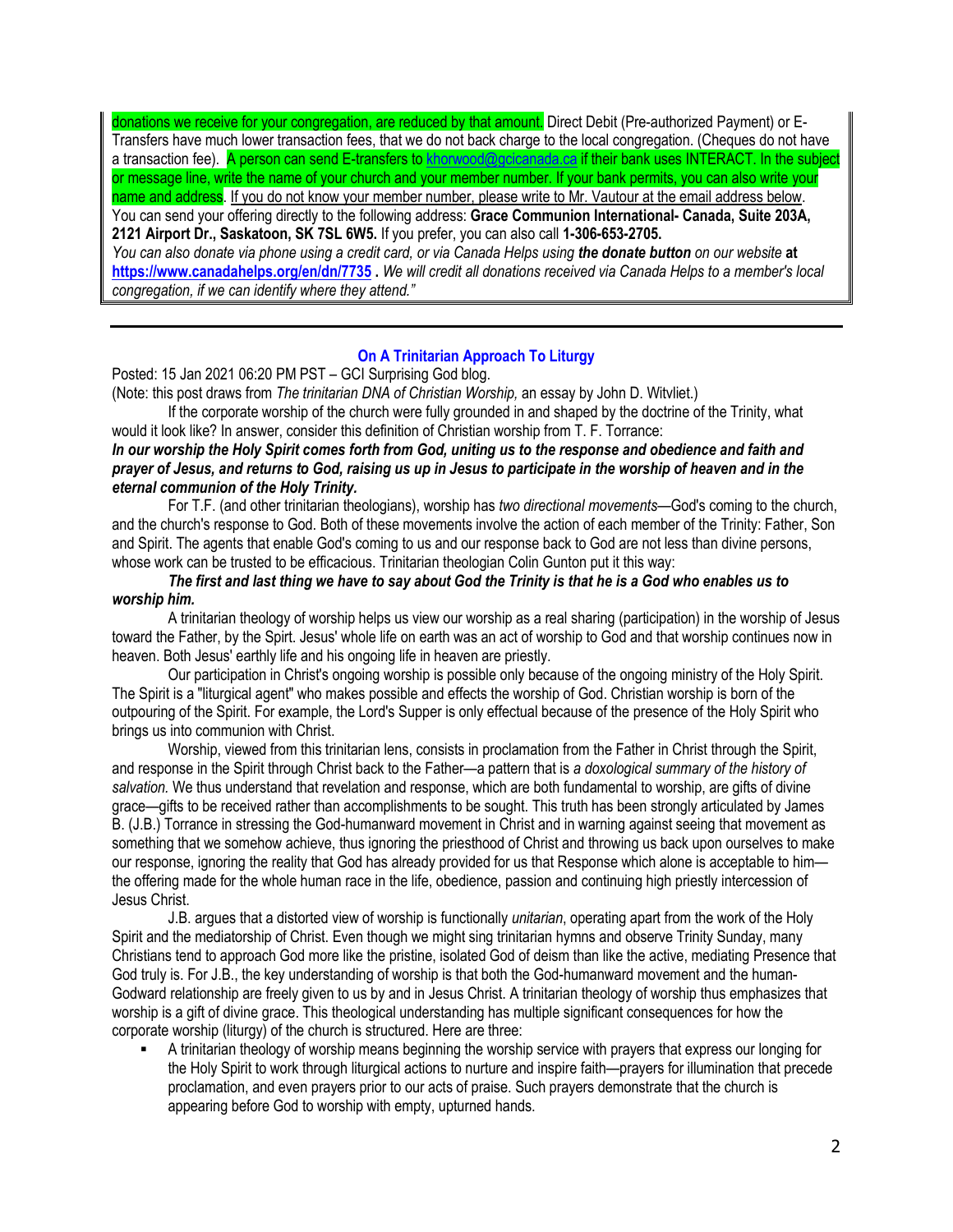- A trinitarian theology of worship calls for liturgical proclamation that is explicitly rooted in God's revelation in Jesus Christ through the Spirit. Just as the praise and prayer of the church is an act of acknowledgment, recognition, reception, and participation in the mediation of Jesus Christ and the Holy Spirit, so too liturgical proclamation is best conceived as participation in, and grateful reception of the gift of the Word of God. Liturgical proclamation does not require generating a new message, a new Word, a new gospel--it simply requires rehearsing the gospel given in Christ. We do not have to invent what we are to say, we have only to listen and pass it on. This has to do with preaching that calls attention to God's work in Christ—preaching that is focused on none other than the preaching of Jesus himself who comes to us clothed in his gospel. Preaching that ignores what God has done already in Christ brings about despair rather than hope.
- A trinitarian theology of worship calls for acts that acknowledge the mediation of Jesus Christ and the Holy Spirit. This occurs explicitly in trinitarian formulas at the end of sung psalms or spoken prayers (especially prayers offered to God in the name of Jesus through the Spirit, or through Jesus in the Spirit). Trinitarian doxologies at the end of prayers, sermons, absolutions, and benedictions all attest that the action being completed is accomplished only as a gift of grace. They emphasize that the whole worship service is taking place in the presence, under the authority, and with the power of the Trinity. These liturgical formulas are acts of recognition, reception, and participation—the explicit acknowledgment that worship is a graced event.

The challenge that denominational leaders, church pastors, and worship leaders/planners face in structuring worship in accordance with trinitarian theology is to enact a liturgy that brings the mediation of Son and Spirit into the consciousness of ordinary worshipers—worshipers who otherwise may live with the implicit feeling that the success of a worship service depends either on the prowess of the preacher or musicians or on their own mental efforts to make worship somehow "work." We who preach or lead music violate this principle every time we unwittingly promote a rather sacramental view of ourselves as the ones who engineer a spiritual experience for people. Instead, our goal should be to help people sense the presence and work of the Triune God in both worship and in life in general. Offering worshipers this an all-encompassing, grace-filled vision to supplant the rather vague and impersonal notions of deity that our culture perpetuates is an act of profound pastoral care.

## **\_\_\_\_\_\_\_\_\_\_\_\_\_\_\_\_\_\_\_\_\_\_\_\_\_\_\_\_\_\_\_\_\_\_\_\_\_\_\_\_\_\_\_\_\_\_\_\_\_\_\_\_\_\_\_\_\_\_\_\_\_\_\_\_\_\_\_\_\_\_\_\_\_\_\_\_\_\_\_\_\_\_\_ Counting It All Joy**

## "**Count it all joy, my brothers, when you meet trials of various kinds," (Jas 1:2 ESV)**

How can we be joyful when we go through difficulties whether they may be problems in our relationships, financial hardships, emotional challenges, lost of loved one, health problems, etc.?

- How can we be joyful when we see problems all around us?
- How can we be joyful when we see the Covid-19 pandemic taking so many lives and making so many sick?
- How can we be joyful when we see so many waiting in line to get their food from food banks?
- How can we be joyful when we see people fleeing their countries because of wars, famine, and injustices of all kinds?
- How can we be joyful when we see and are challenged by so many distortions of the gospel in our world? At first glance, it appears to not make any sense, does it?

The simple answer is that we can give thanks to God the Father who has qualified us to share in the inheritance of the saints in light. He has delivered us from the domain of darkness and transferred us into the kingdom of his beloved Son in whom we have redemption, the forgiveness of sins. We are strengthened in him to his glorious might, for all endurance and patience with joy. (Paraphrase of Colossians 1:11-14)

# Certainly, as **Hebrews 12:11** tells us, "**For the moment all discipline seems painful rather than pleasant, but later it yields the peaceable fruit of righteousness to those who have been trained by it".**

We can take examples from the Second World War where people were rejoicing knowing that they were liberated and when their liberation was not yet a full reality. Imagine the people living in France and other European countries besieged by the Nazis. They heard of some far-off battle some have called D-Day. Knowing that they were going to be liberated caused them to be joyful. They continued to be under the Nazis in their present but in many ways their situation had changed because the Nazis had been defeated. They knew liberation was at the doorstep.

The same thing happened to prisoners of war who were held captive by the Japanese in their prisoner-of-war camps in Singapore. Horrible places to be! One of the stories goes that in one of those camps, a prisoner who had a shortwave radio heard that the Japanese had been defeated. This was in 1945. They still remained prisoners but as they heard this news and this news was shared in the camps, they rejoiced and celebrated the good news. They would not be